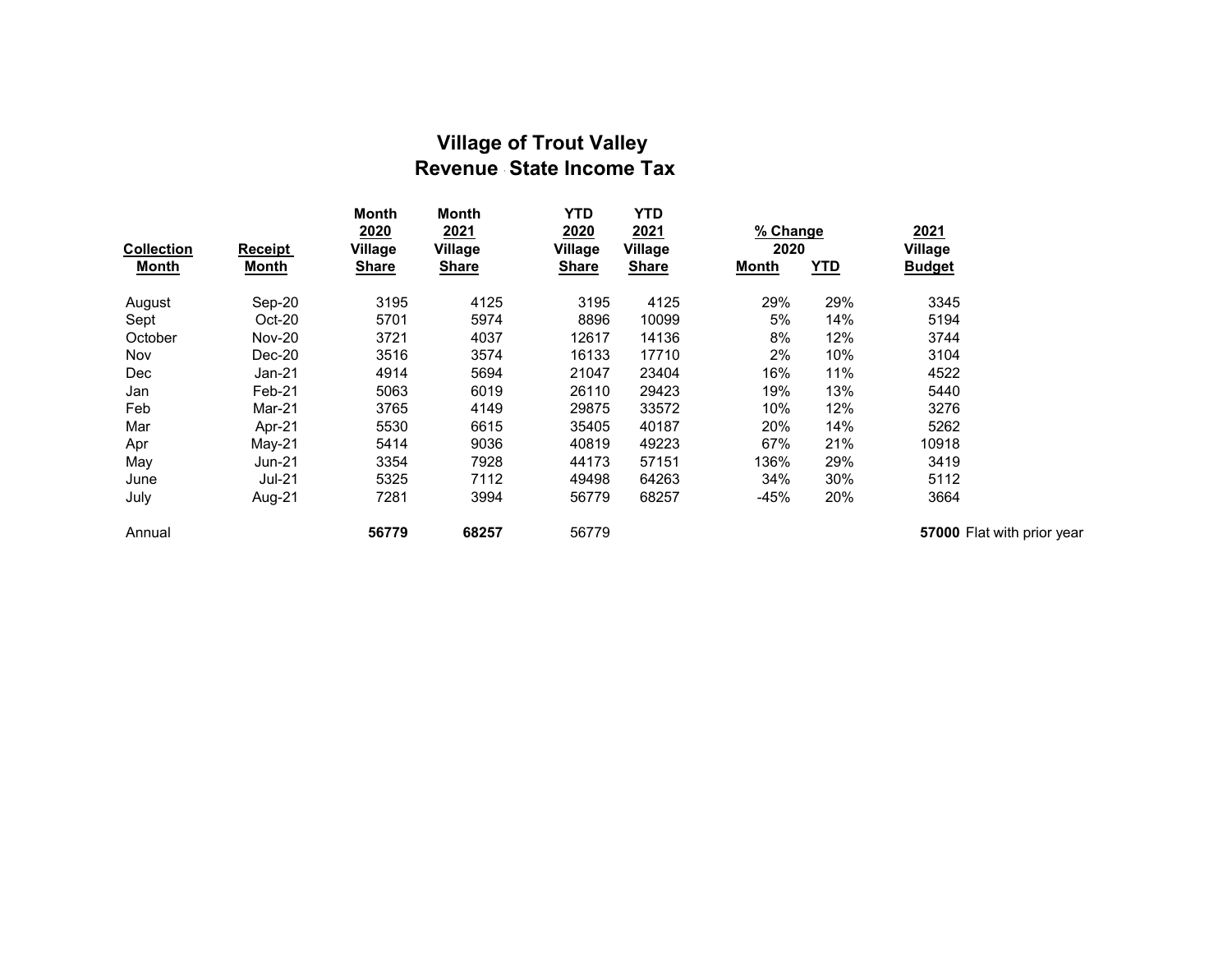## Village of Trout Valley Revenue: Local Use Tax

| <b>Collection</b> | Receipt       | <b>Month</b><br>2020<br>Village | <b>Month</b><br>2021<br>Village | <b>YTD</b><br>2020<br><b>Village</b> | <b>YTD</b><br>2021<br><b>Village</b> | % Change<br>2020 |            | 2021<br><b>Village</b> |
|-------------------|---------------|---------------------------------|---------------------------------|--------------------------------------|--------------------------------------|------------------|------------|------------------------|
| <b>Month</b>      | <b>Month</b>  | <b>Share</b>                    | <b>Share</b>                    | <b>Share</b>                         | <b>Share</b>                         | <b>Month</b>     | <u>YTD</u> | <b>Budget</b>          |
| June              | Sep-20        | 1425                            | 2018                            | 1425                                 | 2018                                 | 42%              | 42%        | 1816                   |
| July              | $Oct-20$      | 1465                            | 2041                            | 2890                                 | 4059                                 | 39%              | 40%        | 1816                   |
| Aug               | <b>Nov-20</b> | 1403                            | 1943                            | 4293                                 | 6002                                 | 38%              | 40%        | 1816                   |
| Sept              | $Dec-20$      | 1572                            | 2028                            | 5865                                 | 8030                                 | 29%              | 37%        | 1816                   |
| Oct               | Jan-21        | 1726                            | 2124                            | 7591                                 | 10154                                | 23%              | 34%        | 1817                   |
| Nov               | $Feb-21$      | 1617                            | 2264                            | 9208                                 | 12418                                | 40%              | 35%        | 1817                   |
| Dec               | Mar-21        | 2218                            | 3195                            | 11426                                | 15613                                | 44%              | 37%        | 1817                   |
| Jan               | Apr-21        | 1536                            | 1566                            | 12962                                | 17179                                | 2%               | 33%        | 1817                   |
| Feb               | $May-21$      | 1335                            | 1397                            | 14297                                | 18576                                | 5%               | 30%        | 1817                   |
| Mar               | Jun-21        | 1698                            | 1784                            | 15995                                | 20360                                | 5%               | 27%        | 1817                   |
| Apr               | Jul-21        | 1798                            | 1622                            | 17793                                | 21982                                | $-10%$           | 24%        | 1817                   |
| May               | Aug-21        | 1999                            | 1493                            | 19792                                | 23475                                | $-25%$           | 19%        | 1817                   |
| Annual            |               | 19792                           | 23475                           | 19792                                |                                      |                  |            | 21800 1                |

10% increase over prior year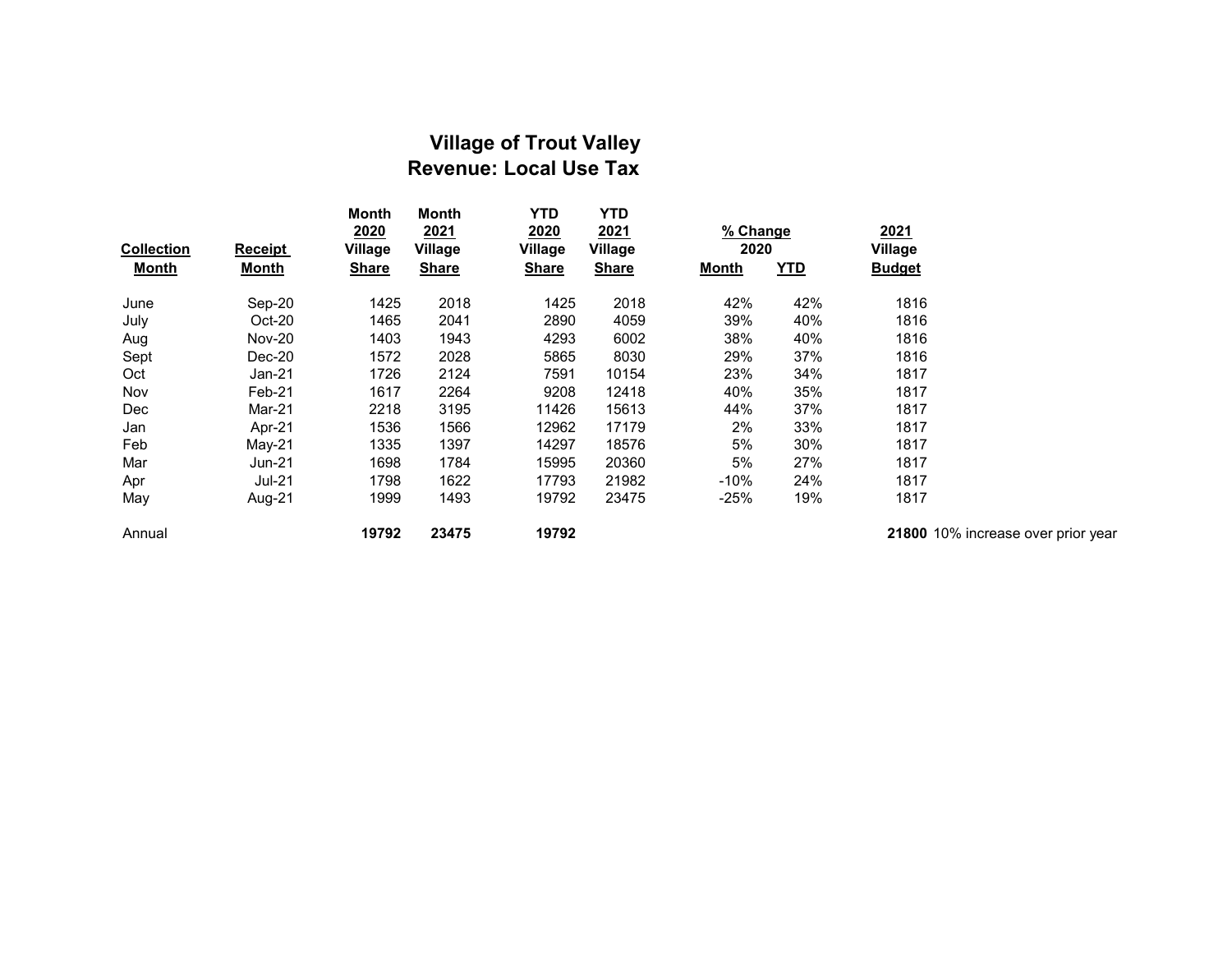## Village of Trout Valley Revenue: MFT

| <b>Collection</b>       | <b>Receipt</b> | <b>Month</b><br>2020<br><b>Village</b> | <b>Month</b><br>2021<br>Village | YTD<br>2020<br><b>Village</b> | <b>YTD</b><br>2021<br><b>Village</b> | % Change<br>2020 |            | 2021<br><b>Village</b> |
|-------------------------|----------------|----------------------------------------|---------------------------------|-------------------------------|--------------------------------------|------------------|------------|------------------------|
| <b>Month</b>            | <b>Month</b>   | <b>Share</b>                           | <b>Share</b>                    | <b>Share</b>                  | <b>Share</b>                         | <b>Month</b>     | <b>YTD</b> | <b>Budget</b>          |
| Aug                     | Sep-20         | 1786                                   | 1853                            | 1786                          | 1853                                 | 4%               | 4%         | 1786                   |
| Sept                    | Oct-20         | 1940                                   | 1721                            | 3726                          | 3574                                 | $-11%$           | $-4%$      | 1940                   |
| Oct                     | <b>Nov-20</b>  | 1780                                   | 1698                            | 5506                          | 5272                                 | -5%              | $-4%$      | 1780                   |
| Nov                     | $Dec-20$       | 2004                                   | 1716                            | 7510                          | 6988                                 | -14%             | -7%        | 2004                   |
| Dec                     | Jan-21         | 2357                                   | 1783                            | 9867                          | 8771                                 | $-24%$           | $-11%$     | 2357                   |
| Jan                     | Feb-21         | 1671                                   | 1554                            | 11538                         | 10325                                | -7%              | $-11%$     | 1671                   |
| Feb                     | Mar-21         | 1653                                   | 7366                            | 13191                         | 17691                                | 346%             | 34%        | 7551                   |
| Mar                     | Apr-21         | 7608                                   | 1521                            | 20799                         | 19212                                | -80%             | $-8%$      | 1710                   |
| Apr                     | May-21         | 1593                                   | 7667                            | 22392                         | 26879                                | 381%             | 20%        | 1593                   |
| May                     | Jun-21         | 1261                                   | 1755                            | 23653                         | 28634                                | 39%              | 21%        | 1261                   |
| June                    | <b>Jul-21</b>  | 7195                                   | 1803                            | 30848                         | 30437                                | $-75%$           | $-1%$      | 1260                   |
| July                    | Aug-21         | 1587                                   | 1787                            | 32435                         | 32224                                | 13%              | $-1%$      | 1587                   |
| Annual                  |                | 32435                                  | 32224                           |                               |                                      |                  |            | 26500                  |
| <b>Excluding Grants</b> |                |                                        |                                 | 19052                         | 18641                                | 39%              | $-2%$      |                        |